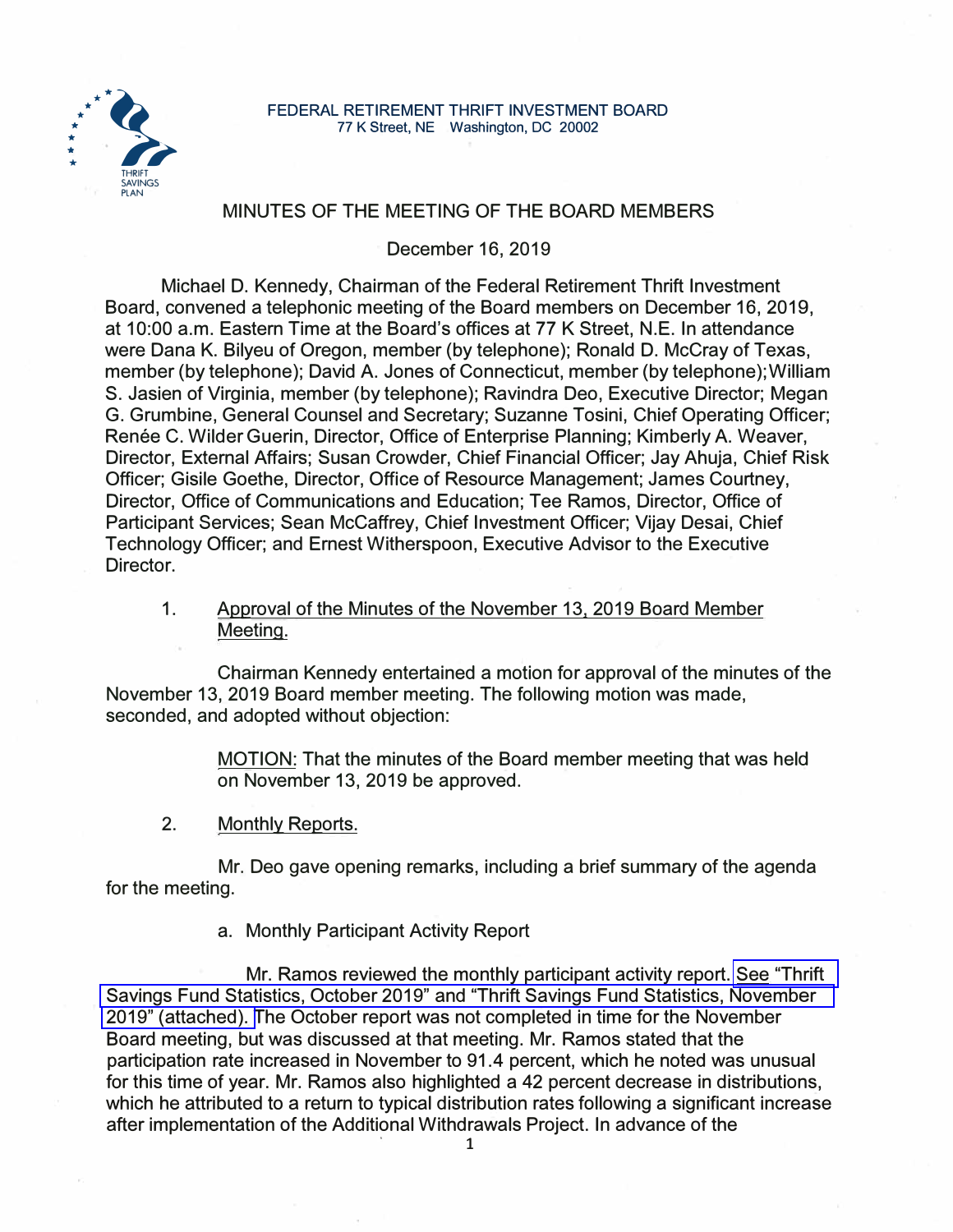implementation of mandatory two-factor authentication, Thrift Savings Plan participants have increasingly elected to adopt this security measure on a voluntary basis. Mr. Ramos pointed out that 821,000 participants, a number representing 37 percent of individuals who received proactive communications regarding two-factor authentication, have elected to utilize the security measure voluntarily. Mr. Ramos concluded his comments by noting that the Office of Participant Services was diligently preparing for year-end processing, which includes payment of required minimum distributions and provision of Forms 1099 as required by law.

Member Jasien asked for clarification on the timing of two-factor authentication implementation. Mr. Ramos responded that two-factor authentication would become mandatory for all Thrift Savings Plan participants effective as of December 23, 2019.

### b. Investment Performance Report

Mr. McCaffrey reviewed the monthly investment performance report. See "November 2019 Performance Review - G, F, C, S, I, and L Funds" (attached). Mr. McCaffrey indicated that in November, BlackRock's performance for the F Fund and the C Fund was in line with benchmarks. S Fund performance was behind the small midcap index by 4 basis points as a result of securities sampling and I Fund performance was ahead of the international index by 3 basis points due to tax advantage.

BlackRock's performance for the F and C funds on a year-to-date basis is in line with applicable benchmarks. BlackRock has outperformed in the S fund by 8 basis points, primarily due to security sampling. BlackRock's year-to-date performance for the I Fund is 47 basis points ahead of benchmark, primarily due to tax advantage. The C, S, I, and L funds all posted gains, while the F Fund experienced a small loss.

Member McCray asked for clarification on the impact of securities lending on fund performance. Mr. McCaffrey clarified that his statement that the C Fund was performing in line with the index means that fund performance is within 1 or 2 basis points of the index. Member McCray asked if that assessment accounted for securities lending, which Mr. McCaffrey confirmed was the case. In response to a follow-up question from Member McCray, Mr. McCaffrey confirmed that securities lending will typically boost fund performance. Funds that perform in line with the applicable index may not have experienced additional value from securities lending in that period. Mr. McCaffrey also noted that securities lending may also boost the return of a fund that otherwise underperforms relative to the applicable index.

## c. Legislative Report

Ms. Weaver provided an update on S. 2791, which would restrict the ability of the Thrift Savings Plan to make emerging market investments available under the I Fund. Ms. Weaver and Mr. Deo have attended meetings with both Senate and House of Representatives staff members to share Agency concerns regarding the bill.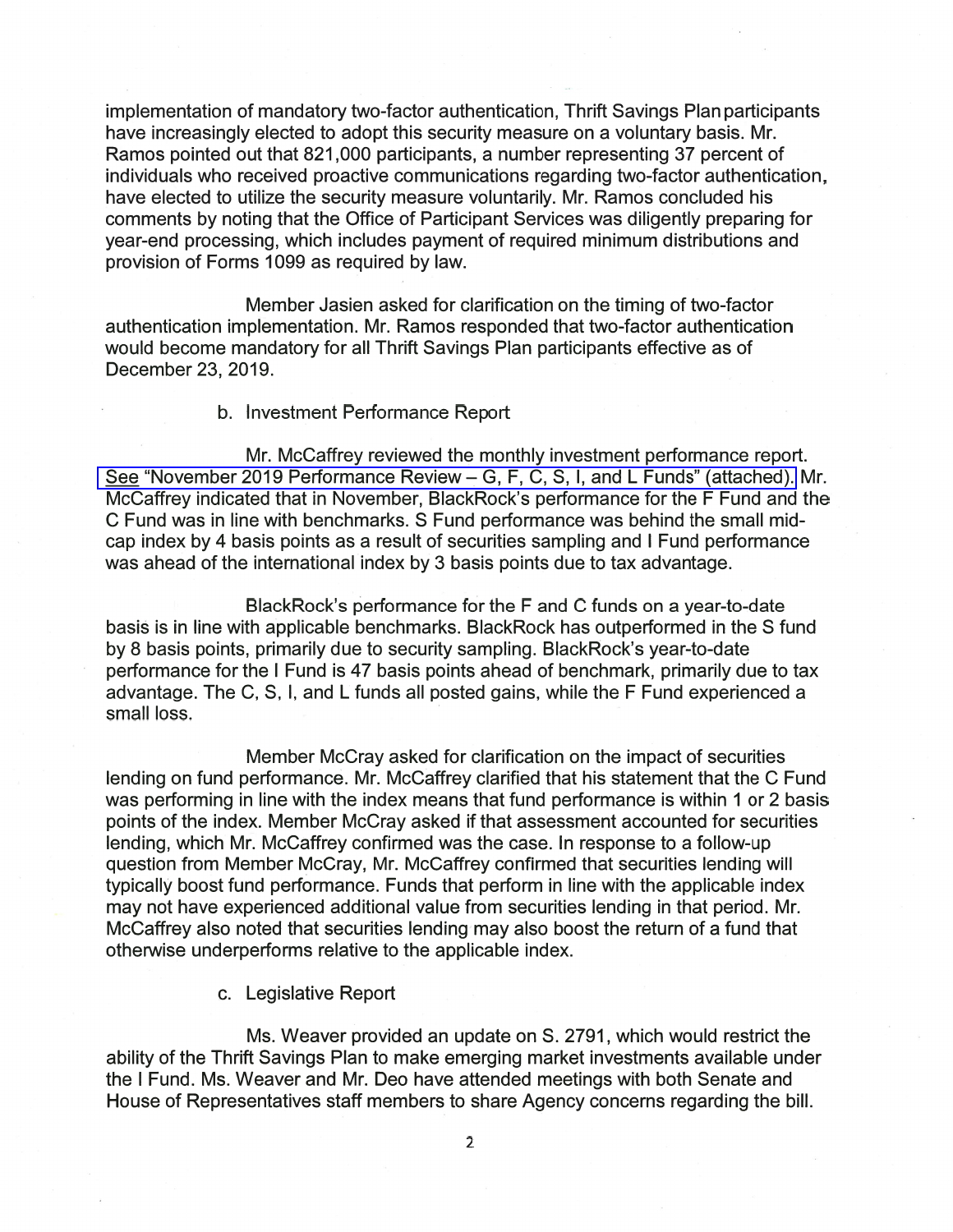Member Jasien asked Ms. Weaver to provide more information on these meetings and Member McCray asked for Ms. Weaver's thoughts the eventual outcome of the proposed legislation. Ms. Weaver stated that she did not know what the final outcome of the proposed legislation would be, but that she and Mr. Deo had productive meetings with Congressional staff. Ms. Weaver noted that their meeting with the staff of the Homeland Security and Governmental Affairs Committee was particularly productive. Ms. Weaver and Mr. Deo have discussed the decision to change the I Fund index, emphasizing the history and independent nature of the Agency.

Based on the information provided in these meetings, Ms. Weaver indicated that the sponsor of the bill disagreed with the Agency's interpretation of the bill's potential impact. Accordingly, the Agency has requested guidance from the Public Company Accounting Oversight Board (PCAOB), which would have enforcement responsibilities under S. 2791. To date, the Agency has not received a response from the PCAOB.

Chairman Kennedy asked if additional sponsors had joined in support of the proposed legislation and Ms. Weaver responded that only one additional sponsor has joined since the bill was introduced. Chairman Kennedy also asked Ms. Weaver for an update on Employee Thrift Advisory Council (ETAC) activity related to the bill. Ms. Weaver responded that the ETAC had provided a letter in support of the decision to change the I Fund index, as well as in support of the Board and its handling of this matter, to the original sponsors of the Senate bill. ETAC has actively advocated in favor of the index change. ETAC believes that the proposed legislation would discriminate against Thrift Savings Plan participants, who would not be able to invest in the same emerging markets available to other retirement plan participants.

Ms. Weaver also provided an update on the Department of Defense authorization bill, which had passed in the House of Representatives and was expected to pass in the Senate as well. Ms. Weaver noted that a package of appropriations bills, which may also include the SECURE Act, was being considered in the House. The appropriations bills must be enacted on or before December 20, 2019 in order to avert a government shutdown.

Mr. Ramos noted that the Office of Participant Services has a team in place to address a potential increase in participant withdrawal activity in the event of a aovernment shutdown. Mr. Ramos believes that a shutdown would not have a significant impact on the Agency unless it continued for an extended period of time. Mr. Ramos also pointed out that new Agency regulations regarding participant loans are now in place to provide participants with easier access to their accounts in the event of a prolonged shutdown.